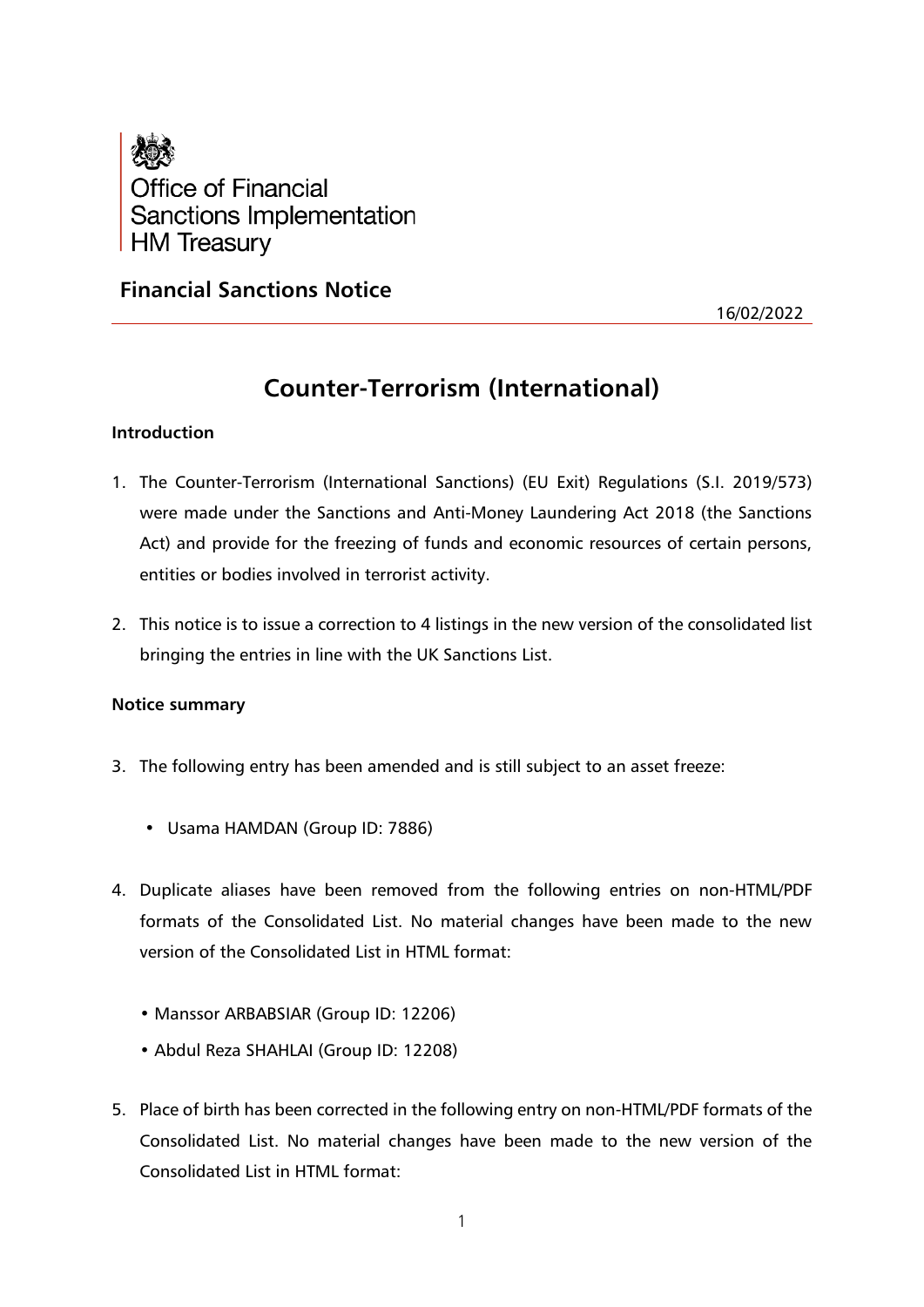• Hasan Izz AL-DIN (Group ID: 7146)

# **What you must do**

- 6. You must:
	- i. check whether you maintain any accounts or hold any funds or economic resources for the persons set out in the Annex to this Notice;
	- ii. freeze such accounts, and other funds or economic resources and any funds which are owned or controlled by persons set out in the Annex to the Notice
	- iii. refrain from dealing with the funds or assets or making them available (directly or indirectly) to such persons unless licensed by the Office of Financial Sanctions Implementation (OFSI);
	- iv. report any findings to OFSI, together with any additional information that would facilitate compliance with the Regulations;
	- v. provide any information concerning the frozen assets of designated persons that OFSI may request. Information reported to OFSI may be passed on to other regulatory authorities or law enforcement.
- 7. Where a relevant institution has already reported details of accounts, other funds or economic resources held frozen for designated persons, they are not required to report these details again.
- 8. Failure to comply with financial sanctions legislation or to seek to circumvent its provisions is a criminal offence.

# **Further Information**

- 9. Copies of recent notices, UK legislation and relevant guidance can be obtained from the Counter-Terrorism (International) financial sanctions page on the Gov.UK website: [https://www.gov.uk/government/collections/financial-sanctions-regime-specific](https://www.gov.uk/government/collections/financial-sanctions-regime-specific-consolidated-lists-and-releases)[consolidated-lists-and-releases](https://www.gov.uk/government/collections/financial-sanctions-regime-specific-consolidated-lists-and-releases)
- 10. The Consolidated List can be found here: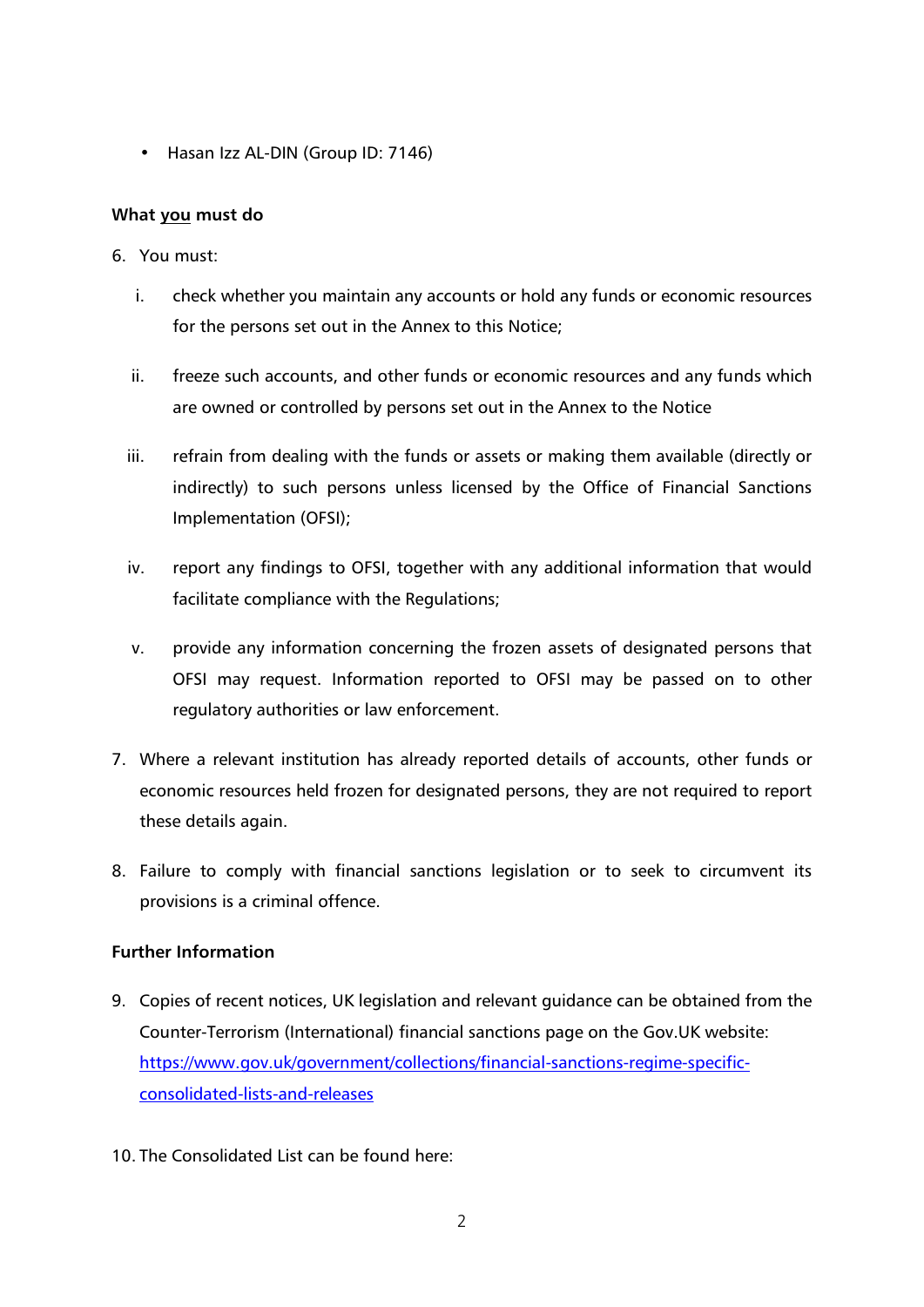[https://www.gov.uk/government/publications/financial-sanctions-consolidated-list-of](https://www.gov.uk/government/publications/financial-sanctions-consolidated-list-of-targets/consolidated-list-of-targets)[targets/consolidated-list-of-targets](https://www.gov.uk/government/publications/financial-sanctions-consolidated-list-of-targets/consolidated-list-of-targets)

- 11. Further details on changes to the new format of the consolidated list can be found here: [https://www.gov.uk/government/publications/uk-sanctions-list-change-in](https://www.gov.uk/government/publications/uk-sanctions-list-change-in-format/uksanctions-list-change-to-the-lists-format)[format/uksanctions-list-change-to-the-lists-format](https://www.gov.uk/government/publications/uk-sanctions-list-change-in-format/uksanctions-list-change-to-the-lists-format)
- 12. The UK Sanctions List can be found here:

<https://www.gov.uk/government/publications/the-uk-sanctions-list>

13. For more information please see our guide to financial sanctions: <https://www.gov.uk/government/publications/uk-financial-sanctions-guidance>

# **Enquiries**

14. Non-media enquiries about the implementation of financial sanctions in the UK should be addressed to:

Office of Financial Sanctions Implementation HM Treasury 1 Horse Guards Road London SW1A 2HQ [ofsi@hmtreasury.gov.uk](mailto:ofsi@hmtreasury.gov.uk)

- 15. Non-media enquiries about the sanctions measures themselves should be addressed to: [sanctions@fcdo.gov.uk](mailto:sanctions@fcdo.gov.uk)
- 16. Media enquiries about how financial sanctions are implemented in the UK should be addressed to the Treasury Press Office on 020 7270 5238.
- 17. Media enquiries about the sanctions measures themselves should be addressed to the Foreign, Commonwealth & Development Office Press Office on 020 7008 3100.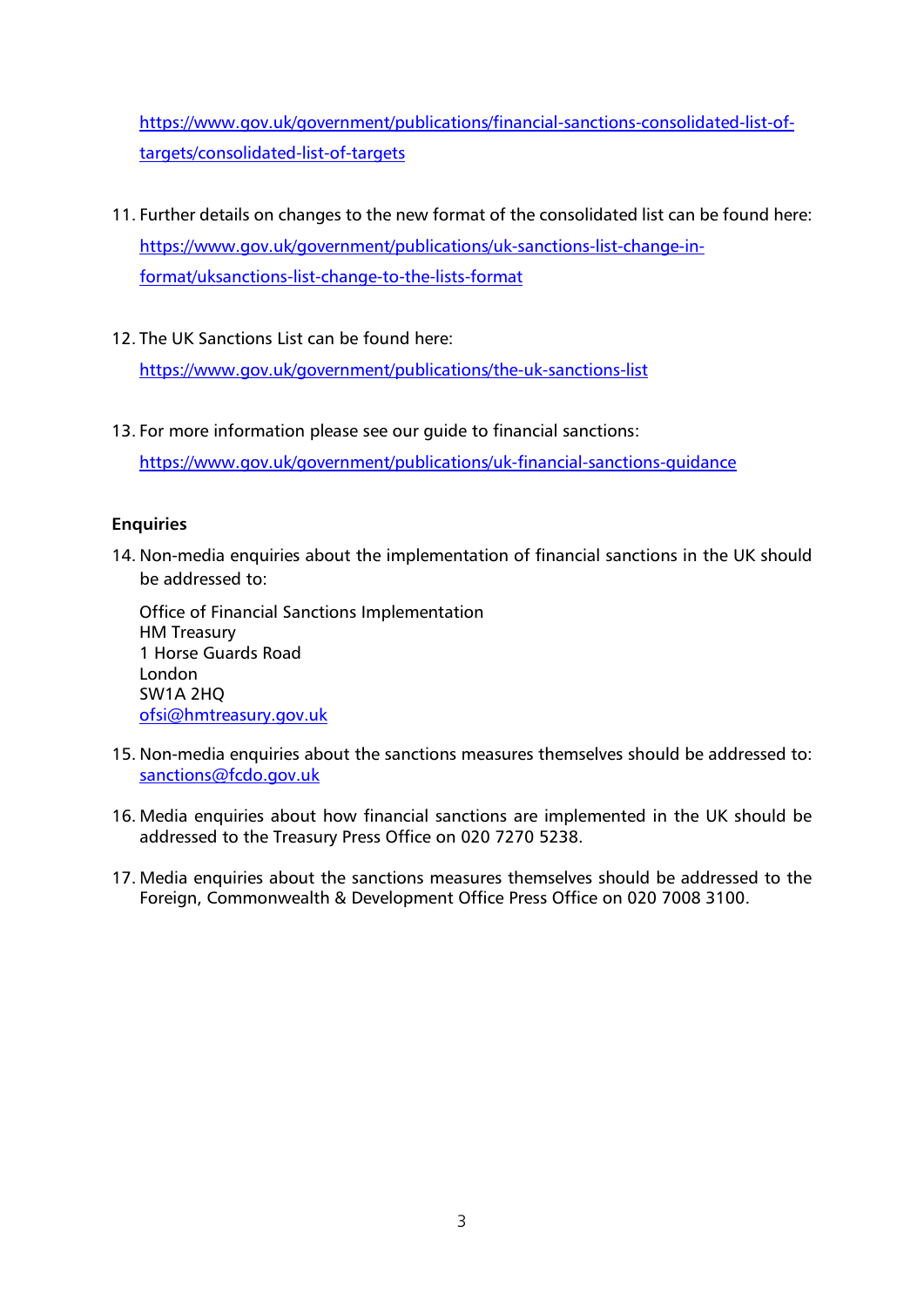# **ANNEX TO NOTICE**

# **FINANCIAL SANCTIONS: COUNTER-TERRORISM (INTERNATIONAL) THE COUNTER-TERRORISM (INTERNATIONAL SANCTIONS) (EU EXIT) REGULATIONS (S.I. 2019/573)**

#### **AMENDMENTS**

Deleted information appears in strikethrough. Additional information appears in italics and is underlined.

#### **Individuals**

### **1. HAMDAN, Usama**

**DOB**: --/--/1965. **POB**: *(1)* Al-Majdal (Ashqelon) *(2)* East Albatani *(1) – (2)* Occupied Palestinian Territories **Position**: Senior Hamas Official **Other Information:** (UK Sanctions List Ref): CTI0018 (UK Statement of Reasons): Usama Hamdan is a senior official of Hamas and a member of the group's politburo. He is therefore a member of and associated with Hamas, and threatened retaliation and violence against Israel. (Gender): Male **Listed on:** 24/03/2004 **UK Sanctions List Date Designated:** 31/12/2020 **Last Updated:** 31/12/2020 *16/02/2022* **Group ID:** 7886.

### **2. ARBABSIAR, Manssor**

**DOB**: (1) 15/03/1955. (2) 06/03/1955. **POB**: Iran **a.k.a:** ARBABSIAR, Mansour **Nationality:** (1) Iran. (2) United States **Passport Number:** C2002515 **Passport Details:** Iranian **National Identification Number:** 07442833 **National Identification Details:** USA driving licence, expiry date 15 March 2016 **Address:** (1) United States, 78664. (2) 5403 Everhardt Road, Corpus Christi, TX, United States, 78411. **Other Information:** (UK Sanctions List Ref): CTI0004 Links to IRGC5: Soleimani, Shahlai, Abdollahi and Shakuri (UK Statement of Reasons): Manssor Arbabsiar is a US/Iranian national who pleaded guilty to participating in a plot to murder Adel al-Jubeir, the Saudi ambassador to the US in 2011. (Gender): Male **Listed on:** 17/10/2011 **UK Sanctions List Date Designated:** 31/12/2020 Last Updated: 21/01/2021 *16/02/2022* **Group ID:** 12206.

# **3. AL-DIN, Hasan Izz**

**DOB**: --/--/1963. **POB**: Lebanon **a.k.a**: (1) AL-DIN, Hassan, Izz (2) GARBAYA, Ahmed (3) SA'ID (4) SALWWAN, Samir **Nationality**: Lebanon **Other Information:** (UK Sanctions List Ref): CTI0009 (UK Statement of Reasons): Hasan Izz Al-Din is a member of Saudi Hizballah. He is wanted by the FBI for his involvement in the hijacking of a commercial airliner on 14 June 1985 during which various passengers and crewmembers were assaulted and one US citizen murdered. (Gender): Male **Listed on:** 12/10/2001 **UK Sanctions List Date Designated:** 31/12/2020 **Last Updated:** 31/12/2020 *16/02/2022* **Group ID:** 7146.

# **4. SHAHLAI, Abdul Reza**

**Title**: Deputy Commander IRGC-QF **DOB**: --/--/1957. **POB**: Iran **a.k.a:** (1) ABU-AL-KARKH, Yusuf (2) SHAHLAEE, Abdul-Reza (3) SHAHLA'I, Abdolreza (4) SHALAI, Abd-al Reza (5) SHALAI, Abdorreza (6) YASIR, Hajji (7) YUSEF, Hajj (8) YUSIF, Haji (9) YUSIF, Hajji **Address**: (1) Military Base, Ilam Province, Iran. (2) Kermanshah, Iran. **Position**: Deputy Commander **Other Information:** (UK Sanctions List Ref): CTI0013 Links to IRGC5: Soleimani,